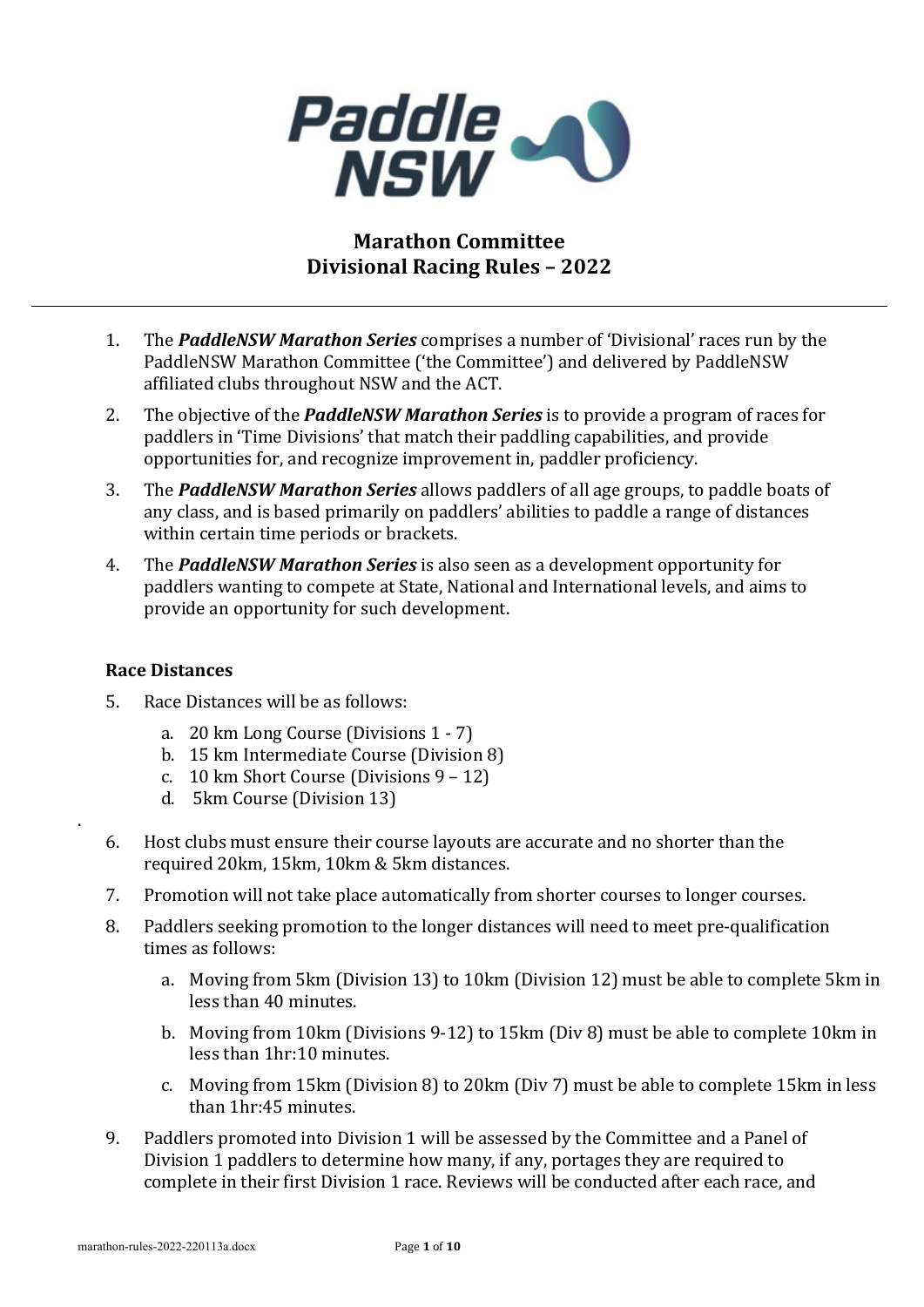paddlers will be advised of any change to portage requirements before the start of their next race. This is an initiative to help bridge the recognized gap between Divisions 1 and 2, and to assist paddlers to remain competitive in the transition. Paddlers who do not complete a portage must not take any personal advantage, or cause other paddlers any disadvantage, by doing so.

| <b>Division</b> | <b>Distance</b>             | Time to paddle | Approximate<br><b>Speed</b>         | <b>Promotion</b> /<br><b>Relegation %</b> |
|-----------------|-----------------------------|----------------|-------------------------------------|-------------------------------------------|
| $\mathbf{1}$    | $20km +$<br><b>Portages</b> | 1:38           | (>12.2kph)                          | 4%                                        |
| $\overline{2}$  | 20 <sub>km</sub>            | 1:38~1:45      | $(11.4 - 12.2$ kph $)$              | 4%                                        |
| 3               | 20km                        | 1:45~1:50      | $(10.9-11.4kph)$                    | 3%                                        |
| 4               | 20 <sub>km</sub>            | $1:50 - 1:55$  | $(10.4 - 10.9$ kph $)$              | 3%                                        |
| 5               | 20 <sub>km</sub>            | $1:55 - 2:00$  | $(10-10.4kph)$                      | 3%                                        |
| 6               | 20km                        | $2:00 - 2:10$  | $(9.2 - 10kph)$                     | 5%                                        |
| $\overline{7}$  | 20 <sub>km</sub>            | $2:10 - 2:25$  | $(8.3-9.2kph)$                      | 6%                                        |
| 8               | 15km                        | $1:15 - 1:55$  | $(7.8-12kph)$                       | n/a                                       |
| 9               | 10 <sub>km</sub>            | < 0:55         | (>10.9kph)                          | 5%                                        |
| 10              | 10 <sub>km</sub>            | $0:55 - 1:00$  | (10~10.9kph)                        | 5%                                        |
| <b>11</b>       | 10 <sub>km</sub>            | $1:00 - 1:05$  | $(9.2~10$ kph)                      | 5%                                        |
| 12              | 10 <sub>km</sub>            | >1:05          | $\left( < 9.2 \mathrm{kph} \right)$ | 5%                                        |
| 13              | 5 km                        | 00:32~00:45    | $(6.7-9.4kph)$                      | n/a                                       |

10. The 13 Divisions are based on speed/time brackets, but not on boat type, or paddlers' age/gender.

*(Portaging is mandatory for Division 1, and optional for other Divisions, where courses allow for it)* 

11. There will also be 4 Divisions for SUPs as shown below.

| <b>SUP Division</b> | <b>Distance</b>  |
|---------------------|------------------|
|                     | 20km             |
| R                   | 15km             |
| r                   | 10 <sub>km</sub> |
| . .                 | 5 km             |

# **Initial Division Ranking**

- 12. Paddlers who are new to the series, and/or paddlers who have not competed in a PaddleNSW Marathon Series in the previous three (3) years, shall nominate themselves in the Division that they believe is most appropriate to their capabilities, and will use their first race as a 'Ranking' race (unless rules  $18$  or  $19$  apply), to confirm the most appropriate Division for future races.
- 13. New Doubles Team entries (any combination of paddlers who have not paddled together in a PaddleNSW Marathon Series event within the previous three (3) years) must also enter their first race as a 'Ranking' race (unless rules 18 or 19 apply), in a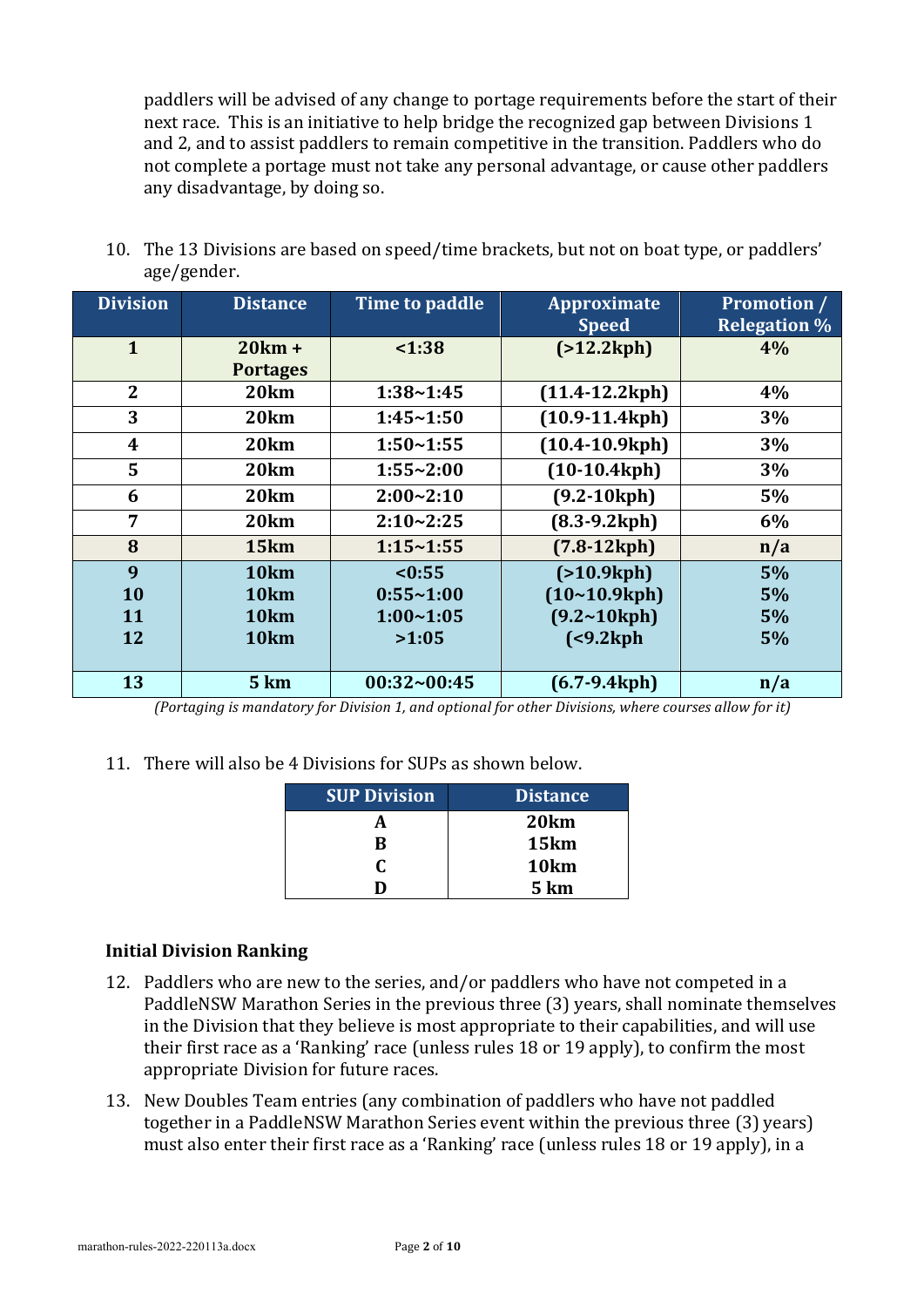Division they believe most suited to their capabilities, but at a minimum, must compete in at least the next higher Division of the highest ranked individual paddler.

- 14. All marathon series races including designated bonus races can count as a ranking race.
- 15. Paddlers who have participated in the "PaddleNSW Marathon" series within the past three (3) years will be allocated to the Division determined by the result of their last event.
- 16. Regular doubles paddlers who elect to paddle a single, have the following options:
	- a. If they have paddled in a Single within the previous three (3) years they can enter the Division determined by the result of their last event in a Single.
	- b. If they have NOT paddled in a Single in the previous three  $(3)$  years they can either;
		- i. Enter in one (1) Division lower than the Division determined by the result of their last event in a Double.
		- ii. Enter in an appropriate Division as a 'Ranking' race (unless rule  $18$ ) applies).
- 17. The Committee may request that any Paddler or Doubles Team review their entry and select another Division, in the interests of all paddlers.
- 18. Paddlers/Teams entering in Divisions 1, 8, 9 and 13 shall not be required to paddle a 'Ranking' race.
- 19. New double combinations entering in the 'Doubles Round' shall not be required to paddle a 'Ranking' race.
- 20. Personal Points and Club Points will not be awarded to Paddlers/Doubles Teams in their 'Ranking' race, or to Paddlers/Doubles Teams who do not paddle in their correct or allocated Division.

# **Promotion and Relegation**

- 21. The Committee reserves the right to review results and rankings and apply Promotions and Relegations after each race. The Committee, at its discretion, will make appropriate allowances for other influencing factors when reviewing results and considering rerankings.
- 22. Appeals against re-ranking must be made, in writing, to the PaddleNSW Marathon Committee,  $(\text{marathon@paddlensw.org.au})$  prior to the next race and within a week after results/re-rankings are published.

# **Promotion**

- 23. Promotions will be determined by the Committee and will be based on comparison to a BENCHMARK time for the Division in each event.
- 24. The BENCHMARK time will be recalculated after each race and will be used to determine any promotions based on that race. This allows for the variability of course lengths and conditions (ie 'fast' and 'slow' courses).
- 25. The BENCHMARK time for each Division will be the MEDIAN time of finishing competitors in that Division. The race system includes a function that automatically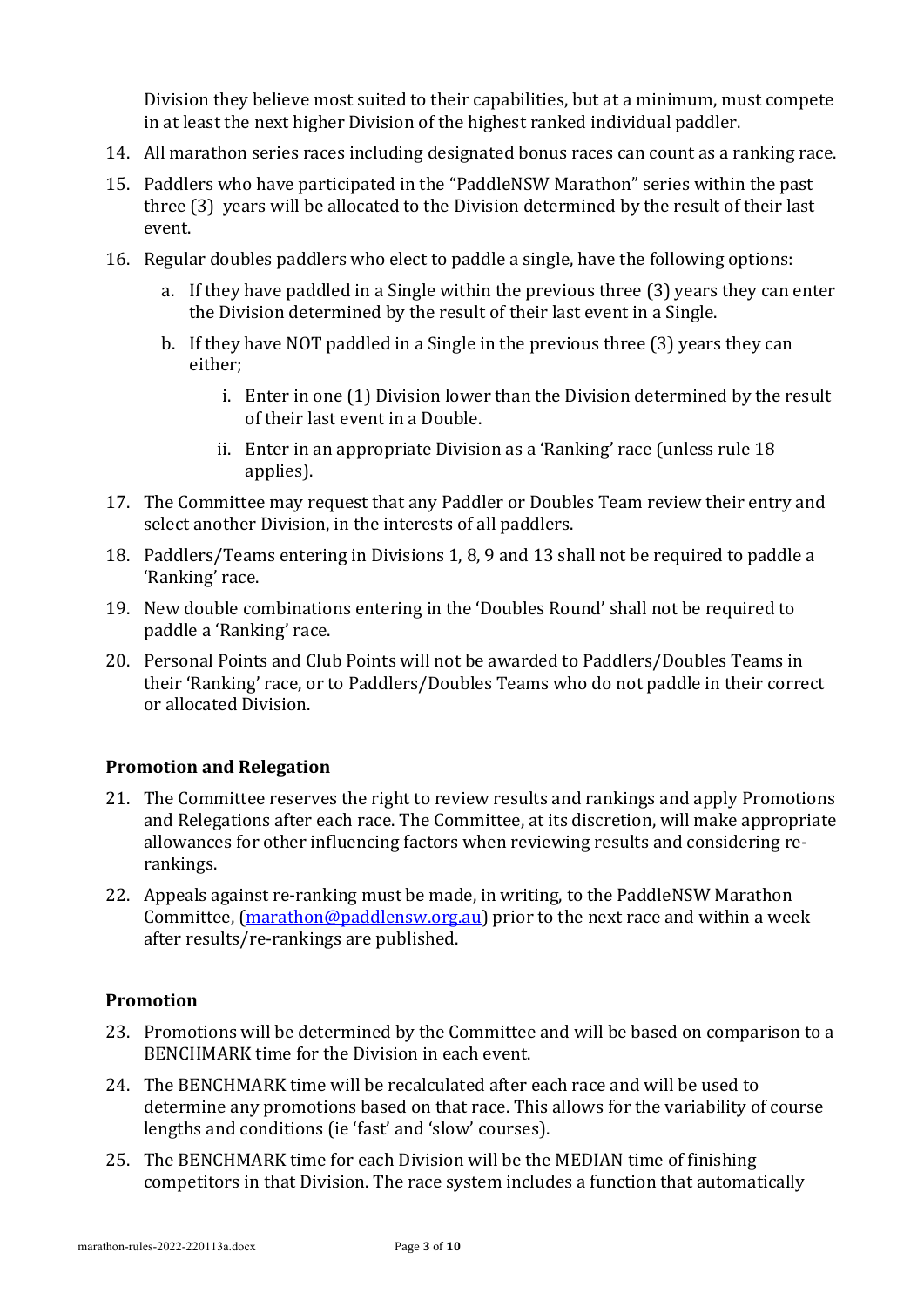calculates the MEDIAN and this is visible on the public results. This will be the measure of 'median' used.

- 26. Where the use of the MEDIAN time would, in opinion of the Committee, produce an outcome that is inconsistent with the intent of the benchmarking system (ie to promote fair racing), the Committee may apply its judgement to make an alternate decision on promotion in accordance with rule 21.
- 27. Promotions, when determined, are mandatory. Paddlers must enter subsequent races in the higher Division.
- 28. Promotion rules do not apply to Divisions 1, 8, 9 & 13.
- 29. Paddlers/Teams in Divisions 2-7 and 10-12, whose finishing time is faster than their Division benchmark time by the percentages identified in the Promotion policy (and the Promotion/Relegation  $%$  column of the Division table) for two (2) races within the marathon series (not necessarily consecutive races), will be promoted to an appropriate higher Division.
- 30. Paddlers/Teams in Divisions 3-7 and 11-12, whose finishing time is faster than the Division benchmark time of the next fastest Division by the percentages identified in the Promotion policy (and the Promotion/Relegation % column of the Division table) will be promoted to an appropriate higher Division.

# **Relegation**

- 31. Relegations will be determined by the Committee and will be based on comparison to a BENCHMARK time for the Division in each event.
- 32. The BENCHMARK time will be recalculated after each race and will be used to determine any relegations based on that race. This allows for the variability of course lengths and conditions (ie 'fast' and 'slow' courses).
- 33. The BENCHMARK time for each Division will be the MEDIAN time of finishing competitors in that Division. The race system includes a function that automatically calculates the MEDIAN and this is visible on the public results. This will be the measure of 'median' used.
- 34. Where the use of the MEDIAN time would, in opinion of the Committee, produce an outcome that is inconsistent with the intent of the benchmarking system (ie to promote fair racing), the Committee may apply its judgement to make and alternate decision on relegation in accordance with rule 21.
- 35. Paddlers/Teams in Divisions 1-6 and 9-11, whose finishing time is slower than their Division benchmark time by the percentages identified in the Promotion policy (and the Promotion/Relegation  $\%$  column of the Division table) for two (2) consecutive races, will be recommended for relegation to an appropriate lower Division.
- 36. Relegations, when determined, are generally RECOMMENDATIONS ONLY. Paddlers MAY enter subsequent races in the lower Division as determined by the Committee or may choose to continue racing in the higher Division.
- 37. Relegation rules do not apply to Divisions 7, 8, 12 & 13, however the Committee reserve the right to relegate paddlers who finish in a slower time than the upper limit in Divisions  $7 & 8 & 8$  into a Division with a shorter distance.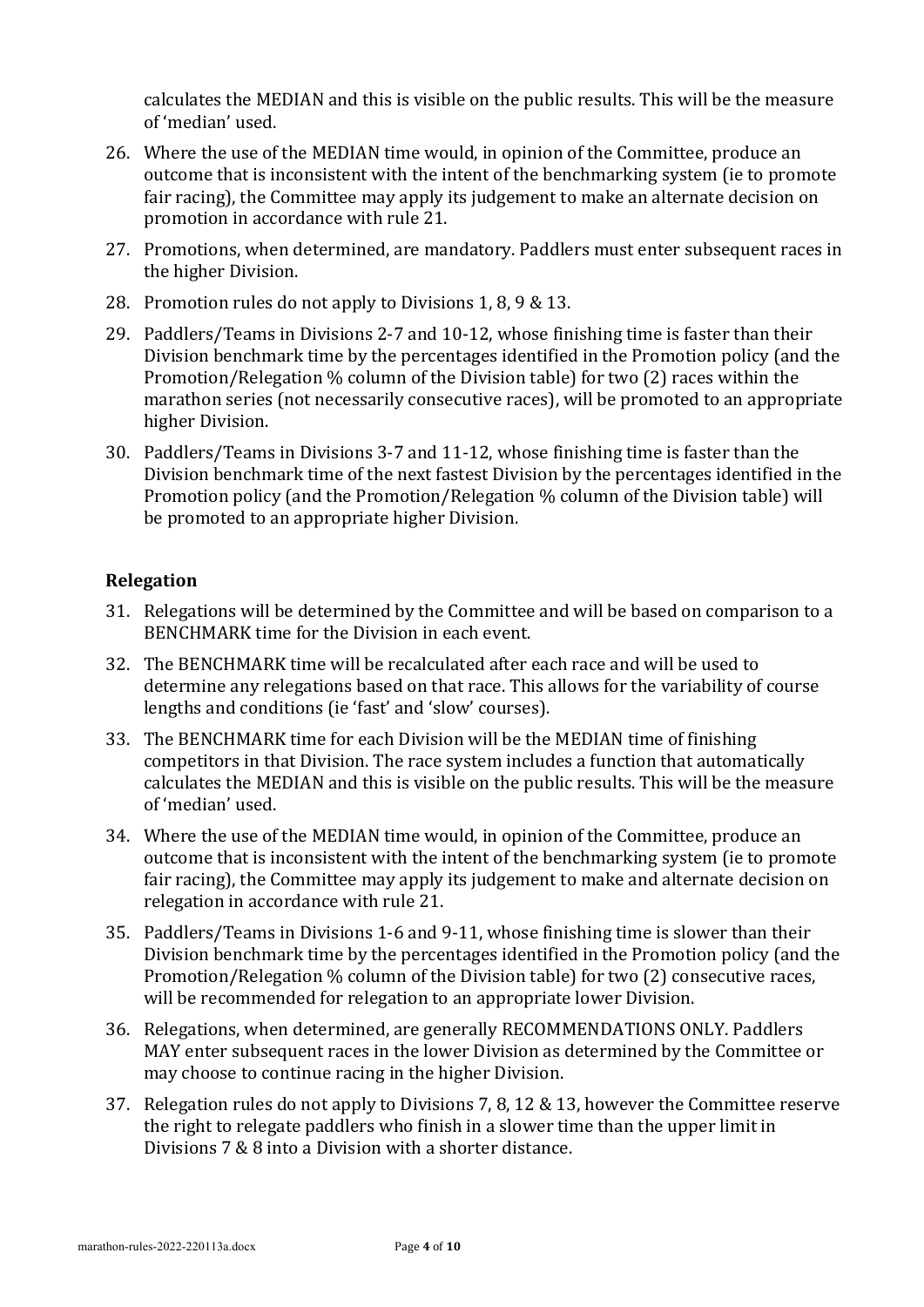### **Starting order**

- 38. Starting order shall be: Div 7, Div 6, Div 5, Div 1, Div 2, Div 3, Div 4, Div 8, Div 9, Div 10, Div 11, Div 12 & Div 13. Start order for all SUP Divisions will be determined by entry numbers and advised with the Start List and within the Race Briefing.
- 39. Where possible, each Division shall have its own start, at intervals determined by the Starter, taking into consideration issues such as course layout, weather conditions on the day, and others that influence the running and/or safety of the race.
- 40. Typically, Division 7 will start at -20:00 minutes, Division 6 will start at -15:00 minutes, all SUP Divisions will start at -10:00, Division 5 will start at -5:00 minutes, Division 1 will start at  $0:00$ , and each Division thereafter at intervals of two  $(2)$  minutes or as determined for the course.
- 41. Any or all starts may be combined (depending on numbers) at the discretion of the Committee. Any amalgamations will be announced at the race briefing.
- 42. Starting order may be changed at the discretion of the Committee or the host club. Any change to the starting order will be announced at the race briefing.

# **Minimum Progress Requirement**

- 43. For a 5km lap course paddlers in Divisions 5, 6 and 7 must finish 15km within 1 hour and 35 minutes after the Div 1 start (1 hour and 55 minutes after the Div 7 start).
- 44. For 5km and 10km lap courses, 15km and/or 20km SUP paddlers must complete their first 10km within 1 hour 15 minutes after their start..
- 45. All craft not meeting this minimum progress requirement will be required to retire from the race. They will be recorded as DNF and may be ranked into a different Division for their next race. If paddlers believe they will not be able to meet the minimum progress requirement they should consider entering a shorter distance. The Committee has discretion to adjust the minimum progress requirements based on race conditions.

#### **Individual Points**

- 46. Points shall be awarded to Boat/Team Entries as follows:
	- a. Every Boat/Team Entry's race time shall be ranked fastest to slowest in each Division.
	- b. The fastest boat in each Division will receive 50 points.
	- c. The second fastest boat in each Division will receive 49 points.
	- d. Third fastest boat in each Division will receive 48 points etc.
- 47. A Boat/Team Entry shall be defined as follows:
	- a. For a Single Boat entry the name of the single Paddler on that entry
	- b. For a Double Boat/Team entry the combination of the two Paddlers names on that entry.
- 48. Every race (except a Ranking Race) shall contribute to a Boat/Team Entry's total Individual point score, with the lowest scoring races being dropped, and a maximum of the seven (7) highest scoring races counting towards the final end of season total score.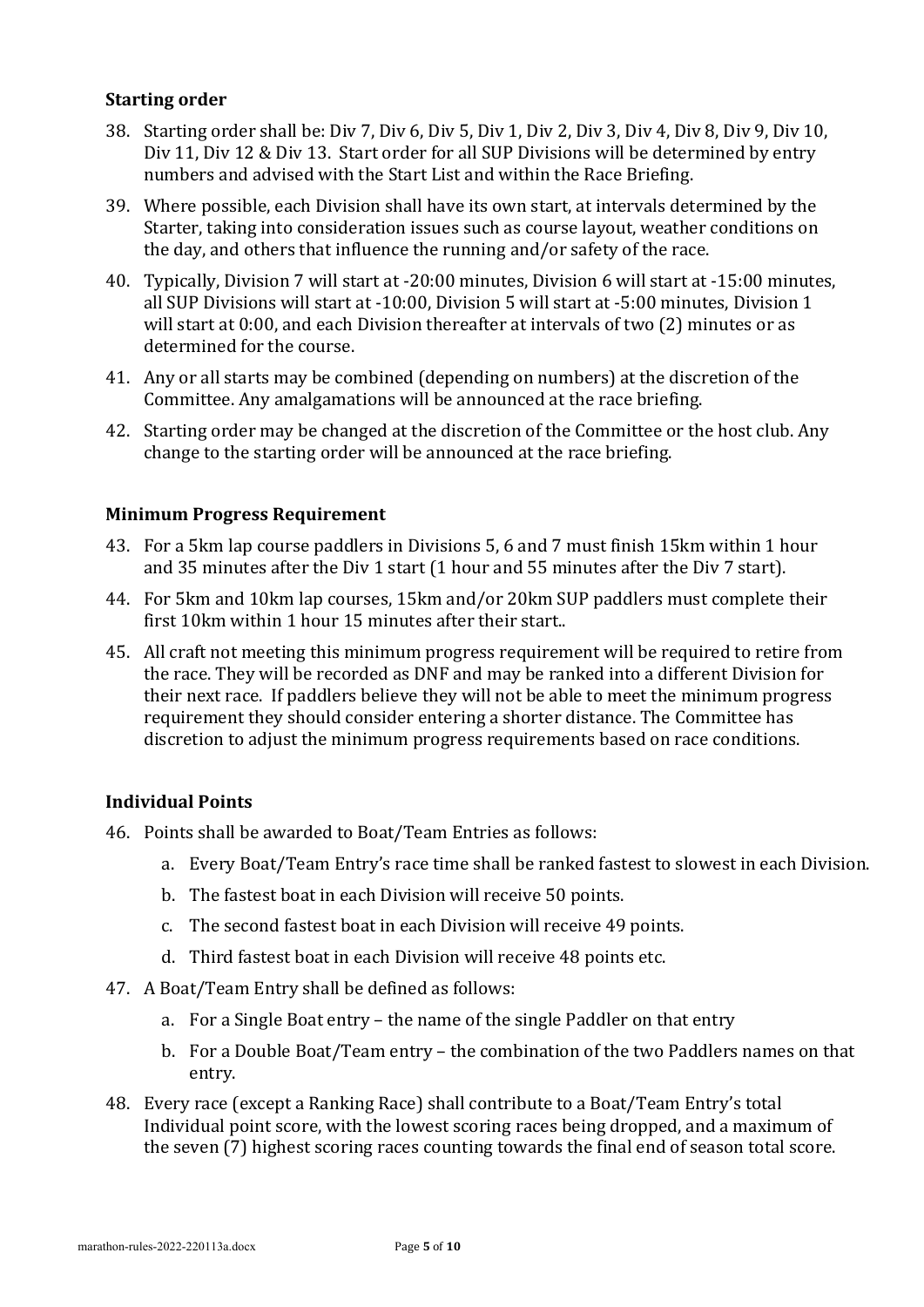- 49. In the case of Doubles entries, points will be awarded to the Boat/Team combination only, with the exception of the Doubles Round (see rule 69.a).
- 50. If paddlers swap partners in Doubles during the course of the series the new combination will be treated as a new Boat/Team Entry, with points being accumulated separately from points already earned in a previous combination.
- 51. Points cannot be carried up or down between the Divisions or Distances. Points earned in a Division will count towards a paddler's or team's total for that Division only with a minimum of five (5) races required in any one Division to be eligible for a Divisional prize.
- 52. Fixed Points Races
	- a. Paddlers who enter and finish:
		- i. Designated Bonus Races (the Frank Harrison Memorial or the Batemans Bay Paddle Challenge) will be awarded 46 Fixed Points.
		- ii. State Championships in any category (Championship or Non-Championship) will be awarded 46 Fixed Points for each race that they complete. Paddlers entering Singles and Doubles events will receive 46 Fixed Points for both events  $(ie; 92 points in total)$ ..
		- iii. The Doubles Round (Race 3), will be awarded 46 Fixed Points, as detailed in Rule  $69$  (a, b, c & e)
	- b. These races can be counted as one of the seven (7) highest scoring races in a Boat/Team Entry's End of Season total pointscore, but cannot count as one of the five (5) races required in one Division for prize eligibility.

# **Club Points**

53. The two (2) highest placed boats from each PaddleNSW Affiliated Club, in each Division, shall earn points for their Club towards the Brian Norman Club Trophy. Points will be awarded based on finishing position within the Division, (50 points for 1st, 49 for 2nd, 48 for 3rd, etc.). Where a Club is represented by more than 2 boats in any Division, only the two highest placed boats will earn points. Where a Club is represented by only one boat in a Division, that boat will earn points based on final placing. (see example below)

| Team winners » Div 5 (20km 1:55-2:00) - Overall |                |                                  |                                        |                     |
|-------------------------------------------------|----------------|----------------------------------|----------------------------------------|---------------------|
| Place $\sim$                                    |                | Team name =                      | <b>Team members</b><br><b>Hide all</b> | <b>Total points</b> |
| 1                                               |                | <b>LCRK</b>                      | $\blacksquare$ Hide                    |                     |
|                                                 | Place          | <b>Bib</b> Racer name            | <b>Points</b>                          |                     |
|                                                 | 1              | 522 Wade Rowston                 | 50                                     |                     |
|                                                 | $\overline{2}$ | 502 Naomi Johnson                | 49                                     |                     |
|                                                 | 9              | 504 JEFF HOSNELL                 | ٠                                      |                     |
|                                                 | 11             | 512 Phillip Geddes               | ٠                                      |                     |
| $\overline{2}$                                  |                | <b>SSCC</b>                      | $\blacksquare$ Hide                    |                     |
|                                                 | Place          | <b>Bib</b> Racer name            | <b>Points</b>                          |                     |
|                                                 | з              | 542 Peter Faherty                | 48                                     |                     |
|                                                 | 5              | 508 John Denyer                  | 46                                     |                     |
|                                                 | $\overline{7}$ | 532 Andrew Giardini              | ÷                                      |                     |
|                                                 | 8              | 541 Ian Mcguiness Greg Archibald | ٠                                      |                     |
|                                                 | 12             | 545 Gareth Stokes                | ٠                                      |                     |
| з                                               |                | <b>BGCC</b>                      | $\blacksquare$ Hide                    |                     |
|                                                 | Place          | <b>Bib</b> Racer name            | <b>Points</b>                          |                     |
|                                                 | 6              | 524 Andy Bodsworth               | 45                                     |                     |
|                                                 | 10             | 513 David Abela Scott Macwilliam | 44                                     |                     |
| 4                                               |                | <b>WCC</b>                       | $\blacksquare$ Hide                    |                     |
|                                                 | Place          | <b>Bib</b> Racer name            | <b>Points</b>                          |                     |
|                                                 | 4              | 537 Ian Cooper                   | 47                                     |                     |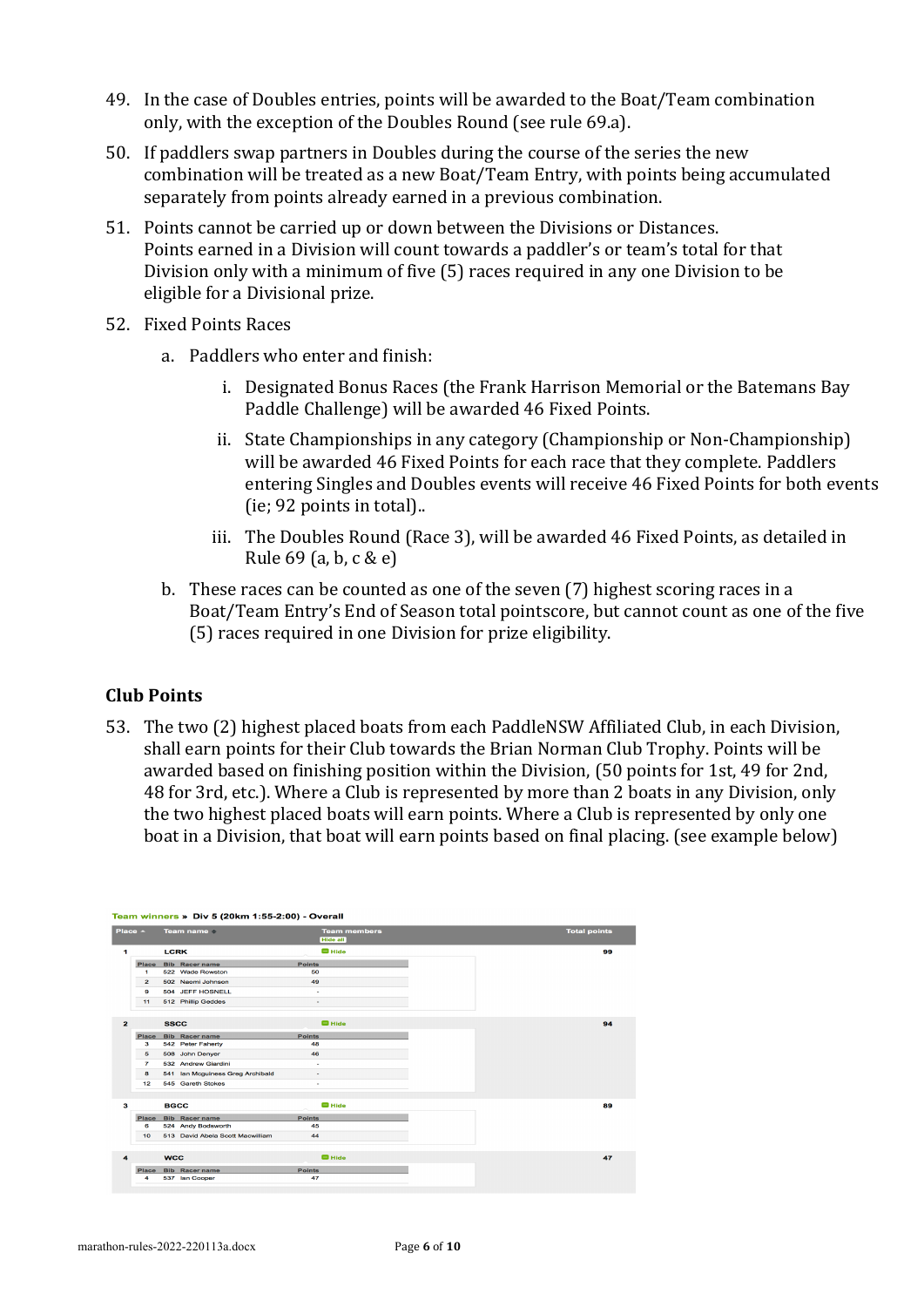- 54. Doubles paddlers from the same Club only receive one set of Club points. Doubles paddlers from different clubs must nominate one Club to receive any points.
- 55. Points from designated bonus races shall not contribute towards the Brian Norman Club Trophy.

# **ICF Class Points**

- 56. ICF Class boats (K1/K2/K4, C1/C2) in each Division shall also be able to earn points towards the 'ICF Class Trophy', sponsored by PaddleNSW, to be awarded to the Club with the highest number of ICF Class points at the end of the series.
	- a. One ICF Class Point will be awarded to every ICF class boat that finishes in its Division.
	- b. Boat type must be specified on the online entry.
- 57. Points from designated bonus races shall not contribute towards the ICF Class Trophy.

# **Prizes/Awards**

58. Prizes may be awarded at the end of the Season as follows:

- a. Highest points overall
- b. Top 3 highest points in each Division
- c. Most improved paddlers
- d. Encouragement awards
- e. Outstanding Paddlers single or doubles
- f. Veteran/Junior award
- g. 100% Participation medal
- h. Highest accumulated Club Points for the Brian Norman Club Trophy.
- i. Highest accumulated Club Points for the ICF Class Trophy
- 59. To be eligible for prizes, a paddler MUST complete a minimum of five (5) races during the Series
- 60. If an event is cancelled during the race, all participants who have started, will be awarded the maximum 50 points. No Club or ICF Class Points shall be awarded.
- 61. If a race is cancelled before the event begins, no points will be awarded.

# **State Championships**

- 62. The PaddleNSW State Marathon Championships for single craft and double craft will be conducted on separate days and as part of the regular marathon series.
- 63. The State Championship races will be conducted in the ICF format, based on classes, genders and age groups and where possible, closely aligned to what is anticipated for National Championships. The boat classes will be 'ICF – Portage' (for ages U16 up to 64), 'ICF – No Portage' (for ages U14 and 65 and over), 'All Craft – No Portage'. Masters age groups will be in 10 year increments from age 35 to age 64 and 5 year increments from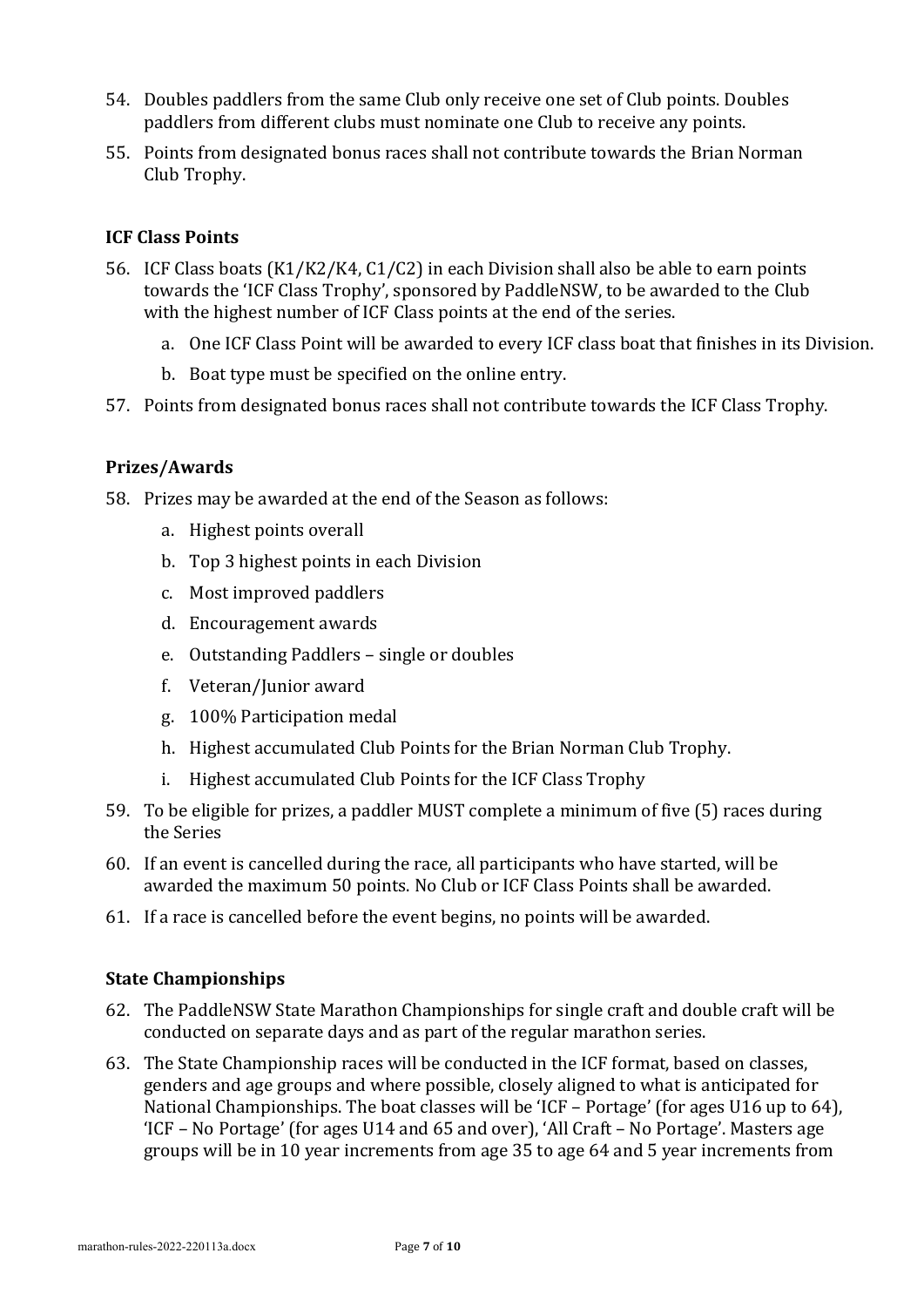age 65. A 10 year increment will be split into two 5 year increments if there are 3 or more paddlers entered in each 5 year increment.

- 64. Race distances will be comparable to the distances at National Championships rounded down to the nearest 5km in most cases.
- 65. 'Non-Championship' races will be offered over 20km, 15km, 10km and 5km distances to cater for paddlers who do not wish to race over the distance required for their age group.
- 66. Paddlers in all race categories (Championship or Non-Championship) will be awarded 46 Fixed points. Points earned in the State Championships will be carried into the Division the paddler enters at their next race after the championships.
- 67. Paddlers in Classes that require portaging at National Championships must complete all portages at State Championships to be eligible for a medal.

# **Doubles Round**

- 68. Race 3 (Lane Cove) in the Marathon series will be designated as a 'Doubles Round' and will be conducted in regular Divisional racing format.
- 69. Points from the Doubles Round will be awarded as follows:
	- a. Paddlers who normally race in single boats, and enter the Doubles Round in a Double craft, will earn 46 Fixed points towards their individual Division pointscore in their regular single Division (which can count as one of the best 7 races).
	- b. Regular double combinations will also earn 46 Fixed points for their regular Division pointscore in the normal manner.
	- c. Paddlers who enter in a single craft, in their regular Division, will earn 46 Fixed points towards their individual Division pointscore.
	- d. All Doubles craft entered will earn 50 Bonus Club Points, in addition to any Club points allocated under normal Club Point rules.
	- e. Worked example: A new combination of paddlers (who normally race as single paddler) enter the Doubles Round, and win their race. They will each earn 46 points towards their regular single Division pointscore and they will earn 100 club points (50 for the win and 50 bonus points for competing in a Double).

# **Lifejackets – (PFD's)**

- 70. If applicable legislation requires that paddlers in a single craft must wear a lifejacket (ie no lifejacket exemption in place for the event), the Committee will apply that as rule to ALL paddlers whether they are in single or double craft.
- 71. For the avoidance of doubt, every paddler must have a lifejacket available for use on the day.
- 72. There may be some instances where lifejackets may not be required, and the Race Director and/or the Committee will advise if this becomes the case for any specific event and will advise if there are other rules that paddlers must follow.
- 73. Regardless of any other rule, ALL U14 paddlers **must** wear lifejackets.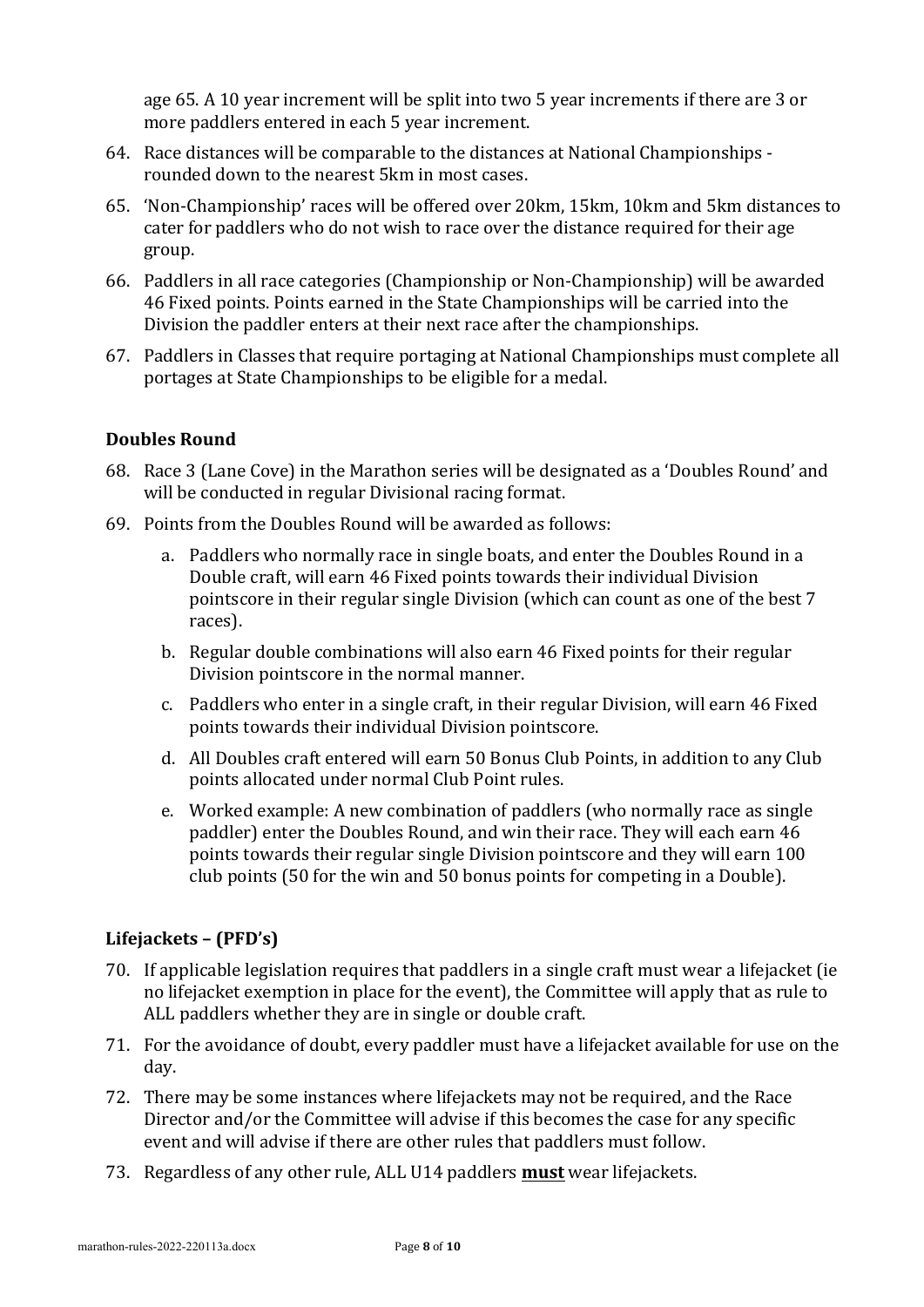- 74. All lifejackets must comply with legal requirements.
- 75. Inflatable lifejackets are not permitted.

# **Disqualification**

- 76. All competitors must respect the spirit of fair play and non-violence and behave in accordance with the rules of good sportsmanship. No anti-social behaviour will be tolerated.
- 77. Any competitor who attempts to win a race by any other than honorable means, or who breaks racing regulations will be disqualified for the duration of the race concerned, and may incur further penalty at the discretion of the Committee.
- 78. Physical violence will result in immediate disqualification for the duration of the race, and referral to the Committee (and PaddleNSW if deemed appropriate) regarding disciplinary action and eligibility for future races. All participants should be aware that physical violence is also a matter for common/criminal law and will be dealt with accordingly, in addition to any action taken by the Committee or PaddleNSW.

# **Code of Conduct**

79. PaddleNSW has adopted Paddle Australia's Member Protection Policy. The policy contains a General Code of Conduct and additional requirements for athletes, officials, participants, volunteers, instructors, coaches, parents and spectators. Anyone attending a PaddleNSW Marathon Series event should be aware of his or her responsibilities within the Codes of Conduct

#### **Protests**

80. A competitor who believes that another competitor has violated the Code of Conduct or should be subjected to a time penalty or disqualification is entitled to lodge a protest. Any protest should be made by notifying the Race Director within 30 minutes from when the last paddler involved in the incident completes the course or retires. There is a \$50 fee for lodging a protest which is refundable if the protest is upheld. Protests will be resolved as soon as possible after they are lodged – ideally before the results presentation following the race. Where this is not possible, those parties involved in the protest may be interviewed and/or requested to submit a written statement.

#### **Interpretation of rules**

81. The intention of the above rules is to provide a fair and enjoyable competitive environment for all paddlers. In situations not covered by the above rules, reference shall be made to ICF Canoe Marathon Rules, or Paddle Australia Marathon Competition Rules and/or Bylaws, as appropriate. For any situation, which is not specifically addressed by ICF or Paddle Australia Rules, the decision of the PaddleNSW Marathon Committee shall remain final.